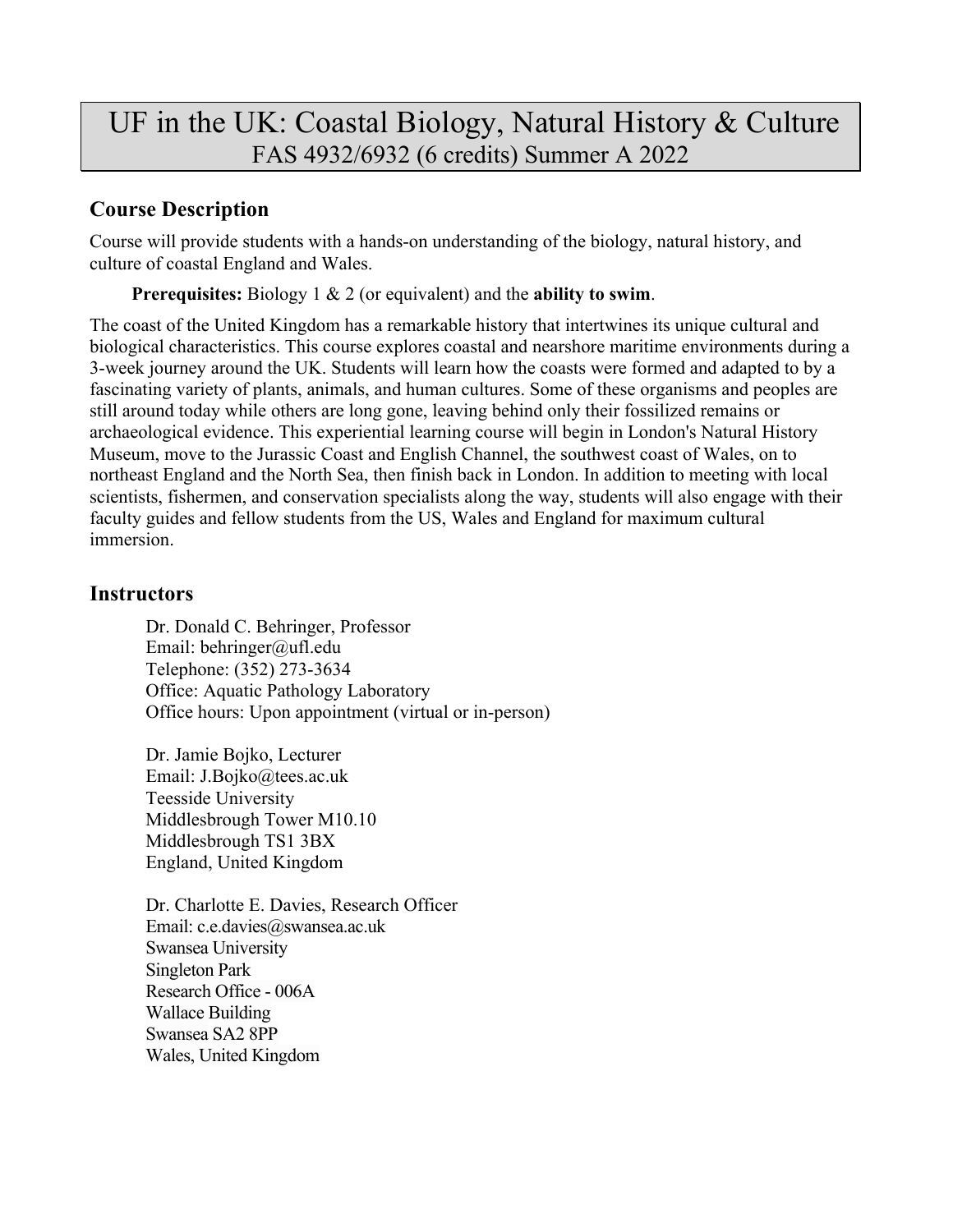## **Student Learning Outcomes**

*At the end of this course, students will:*

- Understand how cultural and natural history have shaped coastal ecosystems, community structure, and plant/animal populations.
- Appreciate the unique coastal culture of England and Wales
- Learn about the structure, function, and connectivity between coastal marine habitats (e.g., shingle beaches and rocky intertidal areas) and coastal land ecosystems (e.g., maritime forests and agroecosystems).
- Gain an appreciation for contemporary issues surrounding coastal ecology in the UK, including the potential effects of climate change, non-native species invasions, and conservation/management issues such as Marine Protected Areas.
- Know the common coastal marine, forest, and agroecosystem taxa and be able to identify common organisms
- Understand the theories, mechanisms, and management actions that drive coastal marine, maritime forest, and coastal agroecosystem structure
- Be more informed and experienced global citizens with an appreciation for the scientific, social, and political perspectives of people from other countries, cultures, and social backgrounds.

# **Course Meeting Times**

The class will meet online *and* on campus in mid-May (date TBD) to learn background information and prepare for an immersive 3-week trip to the UK from May  $30<sup>th</sup>$  - June  $20<sup>th</sup>$ , 2022.

## **Recommended Texts/Readings**

1. TBD

## **Course Format, Policies on Attendance and Make-up Exams**

#### **Course format:**

The format of the course will be an introductory, planning, and discussion meeting on campus (or online) in May followed by trip abroad to the UK in June. Activities will be centered in and around London, southeastern England, Wales, and northeastern England. The trip will focus on experiential learning guided by faculty from the US, England, and Wales, and punctuated with presentations by local scientists and other professionals. Students will maintain a journal (journal provided; see handout for recording requirements). Students will submit their journals for assessment prior to the end of the trip abroad and take an end of course exam online following their return to the US.

#### **Attendance Policy:**

Attendance is required at all class meetings and the trip to the UK.

#### **Make-up Policy:**

Late assignments **will not** be accepted without prior consent of the instructor.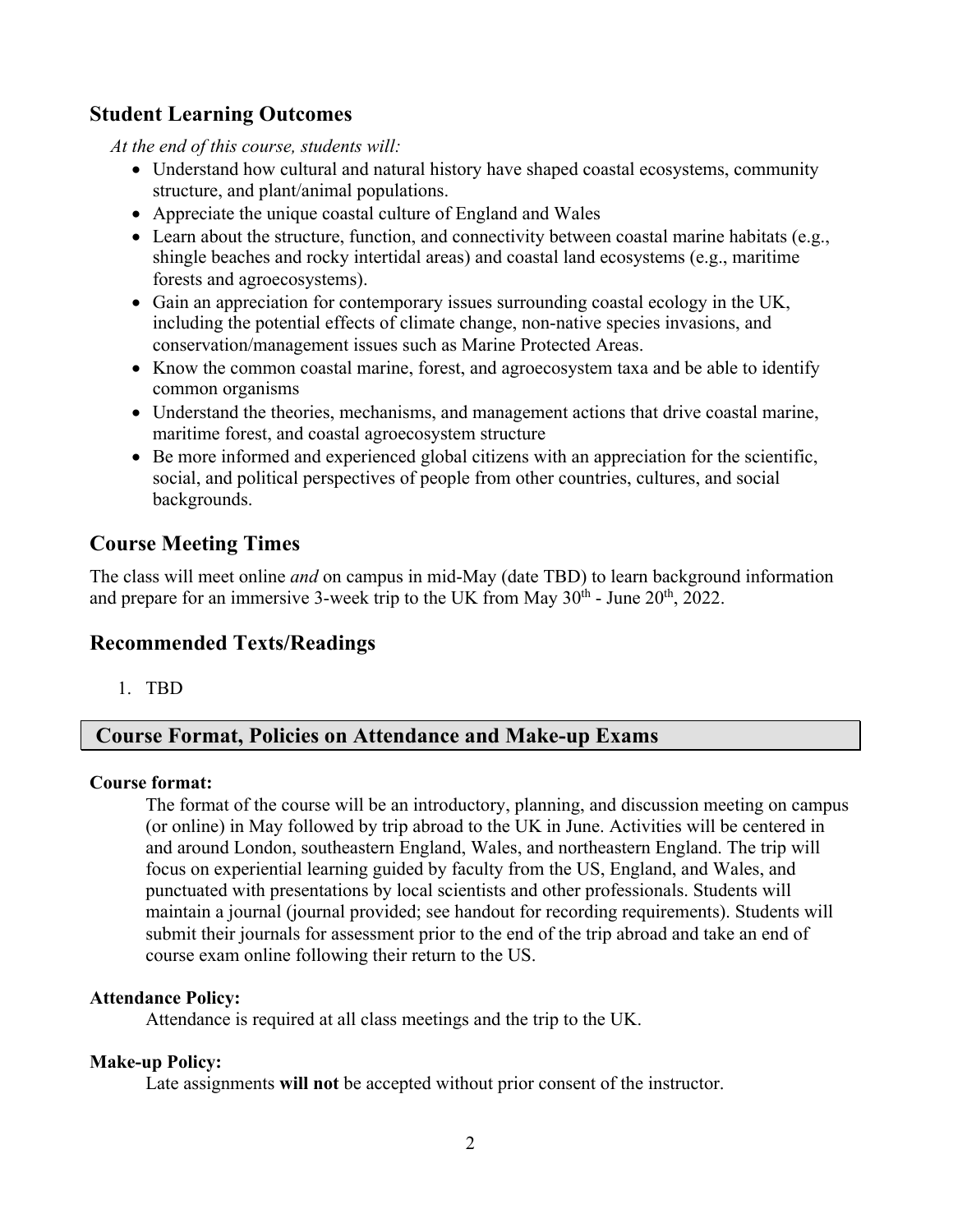#### **Assignments**

**Journal:** Students **are required** to keep a field journal to record observations, pose questions, and create a list of the organisms encountered during field excursions. The journal is 150 of the 350 total points of the course grade and is due prior to leaving the UK. Journals will be graded on organization, detail, and content (instructions will be provided). Students will be supplied with a waterproof notebooks for keeping the journal.

**Literature Discussion:** Students will be placed into teams of 2-3 and are required to select a paper from those supplied by the instructors. The group must then select one of the available discussion sessions (see detailed itinerary) during which they will provide a brief (10 min) presentation on the paper and lead 30 – 45 min discussion of the paper. All students are required to read the papers and participate in the discussion.

- Presentation of a paper and leading discussion will count for 30 points of the course grade.
- Participation in the discussions will count toward 20 points of the course grade.

**Exam:** An online final exam will cover all of the material presented in the course and count for 150 of the 350 total points. It will include multiple choice, short answer questions, and brief essays.

### **Evaluation of Student Learning**

#### **Final grades will be assigned based on the percentage of the total points earned.**

| 150 points | Field journal                         |
|------------|---------------------------------------|
| 30 points  | Lead primary literature discussion    |
| 20 points  | Participate in literature discussions |
| 150 points | Final exam                            |
| 350 points | Total                                 |

#### **Grading Scale**

Grades will be assigned using the following scale:

 $94-100 = A$ ;  $90-93 = A$ -;  $87-89 B$ +;  $83-86 = B$ ;  $80-82 = B$ -;  $77-79 = C$ +;  $73-76 = C$ ;  $70-72 = C$ ;  $67-69 = D$ ;  $63-66 = D$ ;  $60-62 = D$ ;  $60 = E$ .

For additional information on the university grading policy please see: http://www.registrar.ufl.edu/catalog/policies/regulationgrades.html

#### **Schedule of Class Activities and Topics**

Course Introductory Lectures and other Logistics May (date TBD) Depart US  $\text{May } 30^{\text{th}}$ Depart UK June  $20<sup>th</sup>$ 

#### **SEE ATTACHED ITINERARY FOR DETAILS ON DAILY ACTIVITIES FOR 2022**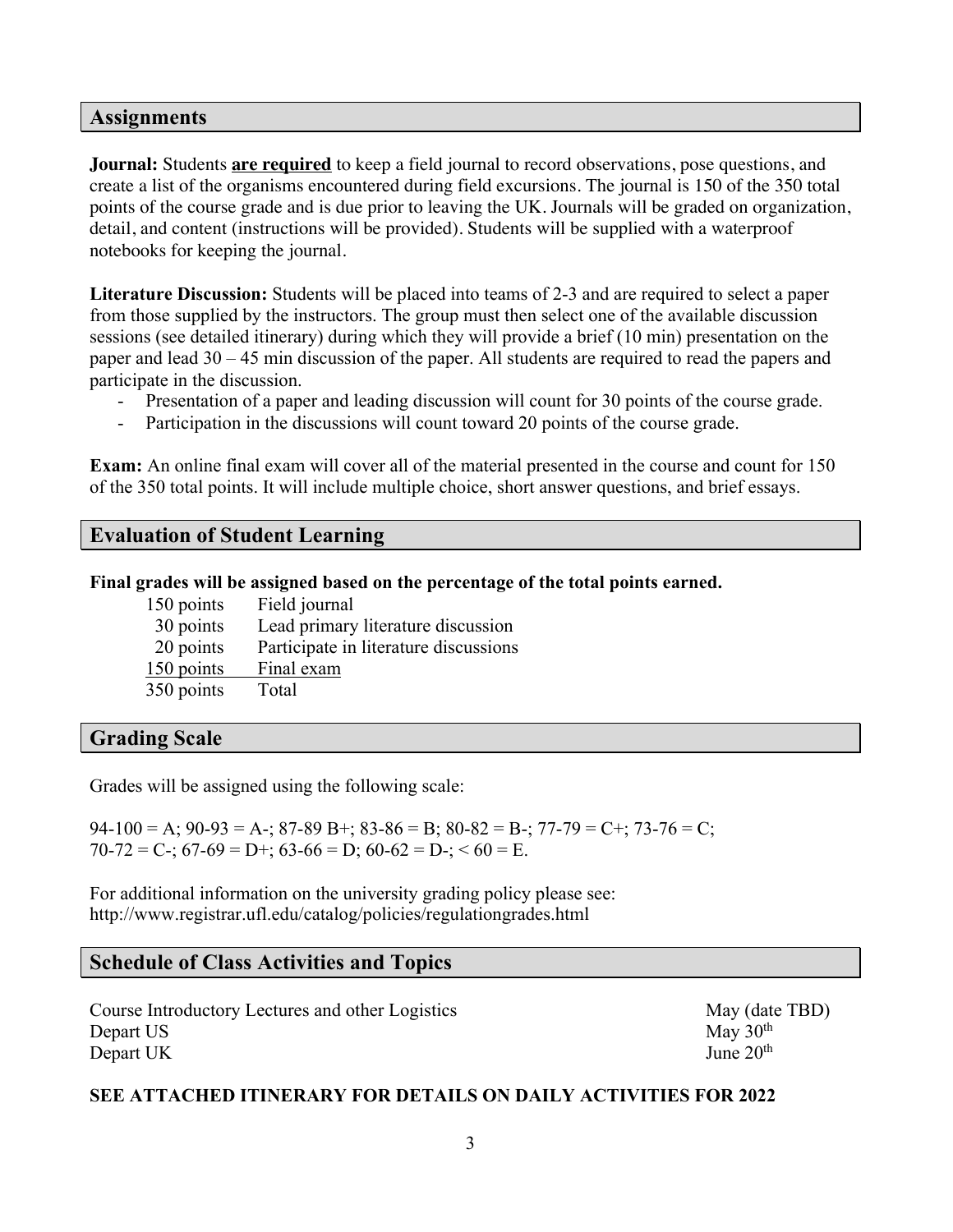Scheduling of lectures and activities will be contingent upon weather and sea conditions so will be subject to change. BLD = Breakfast, Lunch, Dinner meal cost included where noted.

### **Final exam (online) following return to USA**

## **Additional References**

## **Other Information**

#### **POLICIES AND REQUIREMENTS**

This syllabus represents current plans and objectives for this course. As the semester progresses, changes may need to be made to accommodate timing, logistics, or to enhance learning. Such changes, communicated clearly, are not unusual and should be expected.

### **ABSENCES AND MAKE-UP WORK**

It is the responsibility of the student to access on-line lectures, readings, quizzes, and exams and to maintain satisfactory progress in the course.

Requirements for class attendance and make-up exams, assignments and other work are consistent with university policies that can be found at:

https://catalog.ufl.edu/ugrad/current/regulations/info/attendance.aspx

Computer or other hardware failures, except failure of the UF e-Learning system, will not excuse students for missing assignments. Any late submissions due to technical issues MUST be accompanied by the ticket number received from the Helpdesk when the problem was reported to them. The ticket number will document the time and date of the problem. You MUST e-mail your instructor within 24 hours of the technical difficulty if you wish to request consideration. For computer, software compatibility, or access problems call the HELP DESK phone number—352- 392-HELP = 352- 392-4357 (option 2).

#### **SEMESTER EVALUATION PROCESS**

We are always looking to improve the course experience and student assessments of instruction is an important part of our efforts to improve teaching and learning. We want to ensure your ideas are heard, so please be encouraged to fill out the student assessments offered for the course.

**At the end of the semester**, students are expected to provide professional and respectful feedback on the quality of instruction in this course by completing course evaluations online via GatorEvals. Guidance on how to give feedback in a professional and respectful manner is available at https://gatorevals.aa.ufl.edu/students/. Students will be notified when the evaluation period opens, and can complete evaluations through the email they receive from GatorEvals, in their Canvas course menu under GatorEvals, or via https://ufl.bluera.com/ufl/. Summaries of course evaluation results are available to students at https://gatorevals.aa.ufl.edu/public-results/.

# **ACADEMIC HONESTY AND STUDENT CONDUCT**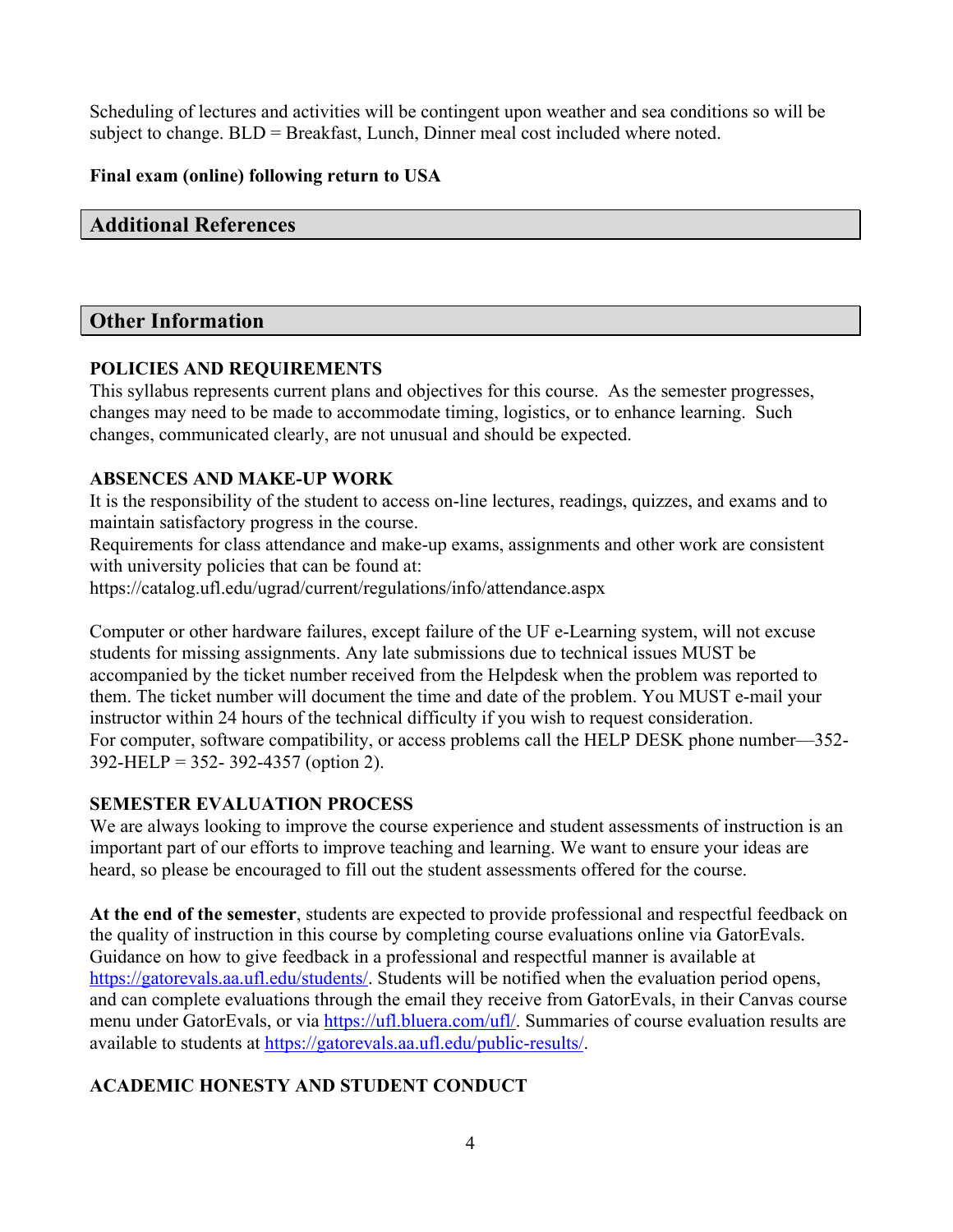As a student at the University of Florida, you have committed yourself to uphold the Honor Code, which includes the following pledge: "*We, the members of the University of Florida community, pledge to hold ourselves and our peers to the highest standards of honesty and integrity."* The principles guiding the UF honor and conduct codes are guided by principles of respect for people, property, fairness, laws, regulations, and academic integrity. You are expected to exhibit behavior consistent with this commitment to the UF academic community, and on all work submitted for credit at the University of Florida, the following pledge is either required or implied: *"On my honor, I have neither given nor received unauthorized aid in doing this assignment*."

It is assumed that you will complete all work independently in each course unless the instructor provides explicit permission for you to collaborate on course tasks (e.g., assignments, papers, quizzes, exams). Furthermore, as part of your obligation to uphold the Honor Code, you should report any condition that facilitates academic misconduct to appropriate personnel. It is your individual responsibility to know and comply with all university policies and procedures regarding academic integrity and the Student Honor Code. Violations of the Honor Code at the University of Florida will not be tolerated. Violations will be reported to the Dean of Students Office for consideration of disciplinary action. For more information regarding the Student Honor Code process, please see http://www.dso.ufl.edu/sccr/process/student-conduct-honor-code and for the most up-to-date version of the student honor code and student conduct code, please see https://sccr.dso.ufl.edu/policies/student-honor-code-student-conduct-code/.

**Netiquette (Communication Courtesy):** All members of the class are expected to follow rules of common courtesy in all email messages, threaded discussions and chats, guided by the UF principles of respect. Failure to do so may result in loss of participation points and/or referral to the Dean of Students' Office. http://teach.ufl.edu/wp-

content/uploads/2012/08/NetiquetteGuideforOnlineCourses.docx

#### **SOFTWARE USE**

All faculty, staff and students of the university are required and expected to obey the laws and legal agreements governing software use. Failure to do so can lead to monetary damages and/or criminal penalties for the individual violator. Because such violations are also against university policies and rules, disciplinary action will be taken as appropriate. Misuse of software is outlined in the student conduct code found here https://sccr.dso.ufl.edu/policies/student-honor-code-student-conduct-code/

#### **SERVICES FOR STUDENTS WITH DISABILITIES**

If you have any kind of disability, whether apparent or non-apparent, learning, emotional, physical, or cognitive, and you need some accommodations or alternatives to lectures, assignments, or exams, please reach out to the Disability Resource Center to discuss reasonable accommodations for your access needs. The Disability Resource Center coordinates the needed accommodations of students with disabilities. This includes registering disabilities, recommending academic accommodations within the classroom, accessing special adaptive computer equipment, providing interpretation services and mediating faculty-student disability related issues. Students requesting classroom accommodation must first register with the Dean of Students Office. The Dean of Students Office will provide documentation to the student who must then provide this documentation to the instructors when requesting accommodation. You are also encouraged to reach out to the instructors to discuss ideas for reasonable accommodations for your access needs. 0001 Reid Hall, 352-392-8565, https://disability.ufl.edu/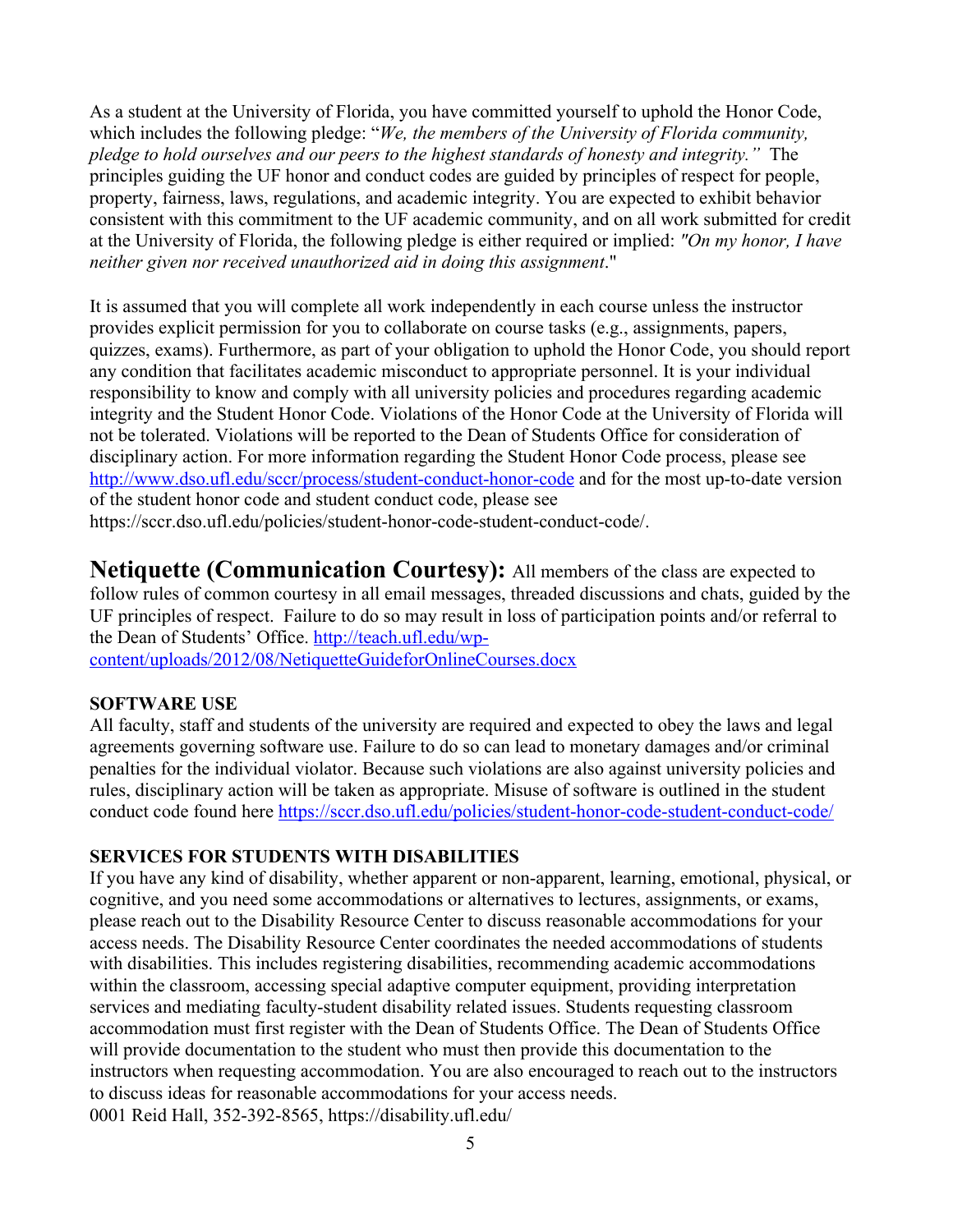#### **CAMPUS HELPING RESOURCES**

For issues with technical difficulties for e-learning in Canvas, please post your question to the Technical Help Discussion in your course, or contact the UF Help Desk at:

- Learning-support@ufl.edu | (352) 392-HELP select option 2 | http://elearning.ufl.edu
- Library Help Desk support http://cms.uflib.ufl.edu/ask
- SFRC Academic Hub https://ufl.instructure.com/courses/303721

### **INCLUSIVE LEARNING ENVIRONMENT**

We strive to develop and maintain a classroom that values and includes people with diverse backgrounds, beliefs, and life experiences, promote equitable opportunities through the work we conduct, and make continuous efforts to review, self-critique, adapt, and improve. This course embraces the University of Florida's Non-Discrimination Policy, which reads,

*The University shall actively promote equal opportunity policies and practices conforming to*  laws against discrimination. The University is committed to non-discrimination with respect *to race, creed, color, religion, age, disability, sex, sexual orientation, gender identity and expression, marital status, national origin, political opinions or affiliations, genetic information and veteran status as protected under the Vietnam Era Veterans' Readjustment Assistance Act.*

If you have questions or concerns about your rights and responsibilities for an inclusive learning environment, please speak with any of the instructors or TA or refer to the Office of Multicultural & Diversity Affairs website: http://multicultural.ufl.edu.

#### **LAND ACKNOWLEDGMENT**

This course is taught in the historic territories of the Timucua, Seminole, and crossroads of the Native American peoples who long inhabited this land. We honor and acknowledge the land and waters themselves as well as the people who have stewarded it for generations. We are called to continue to learn about the history of the systems we study as well as consider their future.

#### **STUDENT LIFE, WELLNESS, AND COUNSELING HELP**

We encourage students to take care of their health and wellness. Mental health and wellness can affect how we think, feel, and act as we cope with life and may impact success as a student. Struggles with mental health are common—more than half of all Americans will be diagnosed with a mental disorder at some time in their life. Students experiencing crises or personal problems that interfere with their general well-being are encouraged to utilize the university's counseling resources. The Counseling & Wellness Center provides confidential counseling services at no cost for currently enrolled students. Resources are available on campus for students having personal problems or lacking clear career or academic goals, which interfere with their academic performance.

- *University Counseling & Wellness Center, 3190 Radio Road, 352-392-1575,* **www.counseling.ufl.edu/cwc/:** Counseling Services, Groups and Workshops, Outreach and Consultation, Self-Help Library, Wellness Coaching
- U Matter We Care, **www.umatter.ufl.edu/**
- *Career Resource Center,* First Floor JWRU, 392-1601, **www.crc.ufl.edu/**
- Student Success Initiative, http://studentsuccess.ufl.edu.